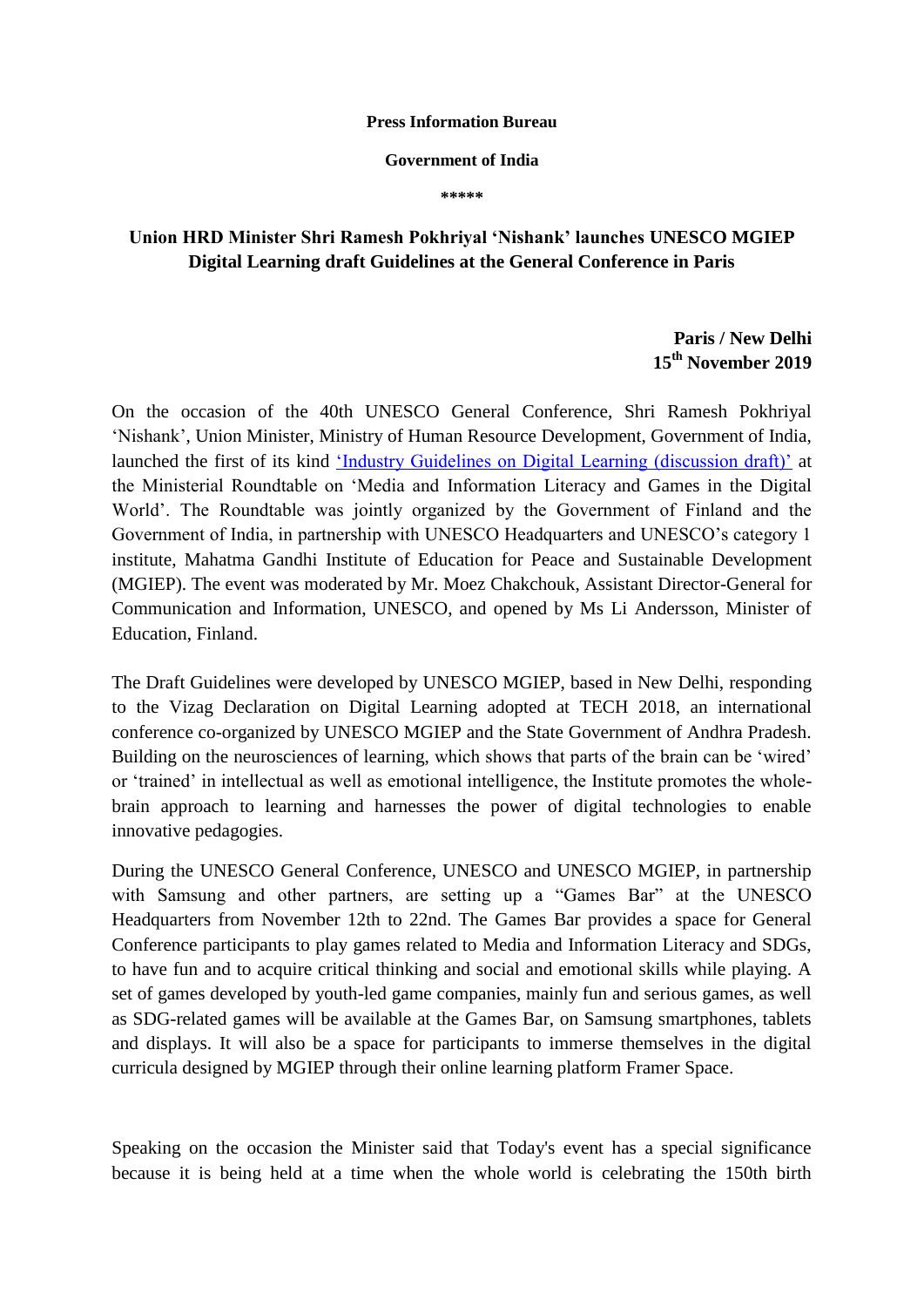anniversary of Mahatma Gandhi. Technology has become an important part of our lives. With the power of technology, we can get quality, inclusive and holistic education quickly. He lauded Mahatma Gandhi Institute of Education for Peace and Sustainable Development (MGIEP), a UNESCO Category 1 institute, for harnessing the power of digital technologies to facilitate learning in students.

He said that today, there is an urgent need to create digital learning solutions. We need to find solutions of this type that prepare students for a rapidly changing global environment. He expressed his happiness that MGIEP and Samsung have set up a gaming bar which will provide information in the areas of education, communication and information.

The HRD Minister said that the main objective is to encourage the development of critical thinking in the field of media, information and literacy. The objectives also include promoting better understanding, dialogue and peace among the youth by taking advantage of the unique potential of gaming based learning methods. Shri Pokhriyal said that this joint effort will not only achieve its objective but will also initiate a new chapter with its excellence in this select field.

Commenting on the launch, Dr. Anantha Duraiappah, MGIEP Director, said, "We're proud to say that MGIEP is India"s contribution to transforming the educational landscape globally, with key work areas including digital pedagogies for Social and Emotional Learning (SEL) for K-12.Samsung and MGIEP are working on a research study called MyDream to enhance learning outcomes for middle school students in India and to study how their curriculum stress can be reduced. The Games Bar we have set up with Samsung at the General Conference aims to exploit the unique potential that games have to educate, stimulate critical thinking, and promote tolerance, dialogue and peace."

Under the MyDream project, UNESCO MGIEP and Samsung are conducting a two-year research study at Jawahar Navodaya Vidyalaya (JNV) schools across India. This study is designed to understand how project-based learning and SEL can be used to drive learning outcomes of students as defined by their Mathematics and Science scores measured by JawaharNavodayaVidyalaya and also to reduce their stress levels.

UNESCO MGIEP will also deliver 200 hours of course curriculum that is being developed for the Andhra Pradesh Government under the UNESCO MGIEP initiative "Teaching Teachers for Technology" for Samsung Smart Class being set up at 14 government colleges across Andhra Pradesh which offer Bachelors of Education (B.Ed) and Diploma in Education (D.Ed) courses. The course is been developed by UNESCO MGIEP so that future teachers can be effectively trained to teach students with the help of the latest technology using digital pedagogies.

Technology is increasingly permeating our everyday lives. Leveraging the power of technology is key to high quality, inclusive and equitable education. According to a KPMG and Google report, the EdTech market in India is set to grow to \$1.96 billion with around 9.6 million users by 2021, from \$247 million and 1.6 million users in 2016.The massive influx of